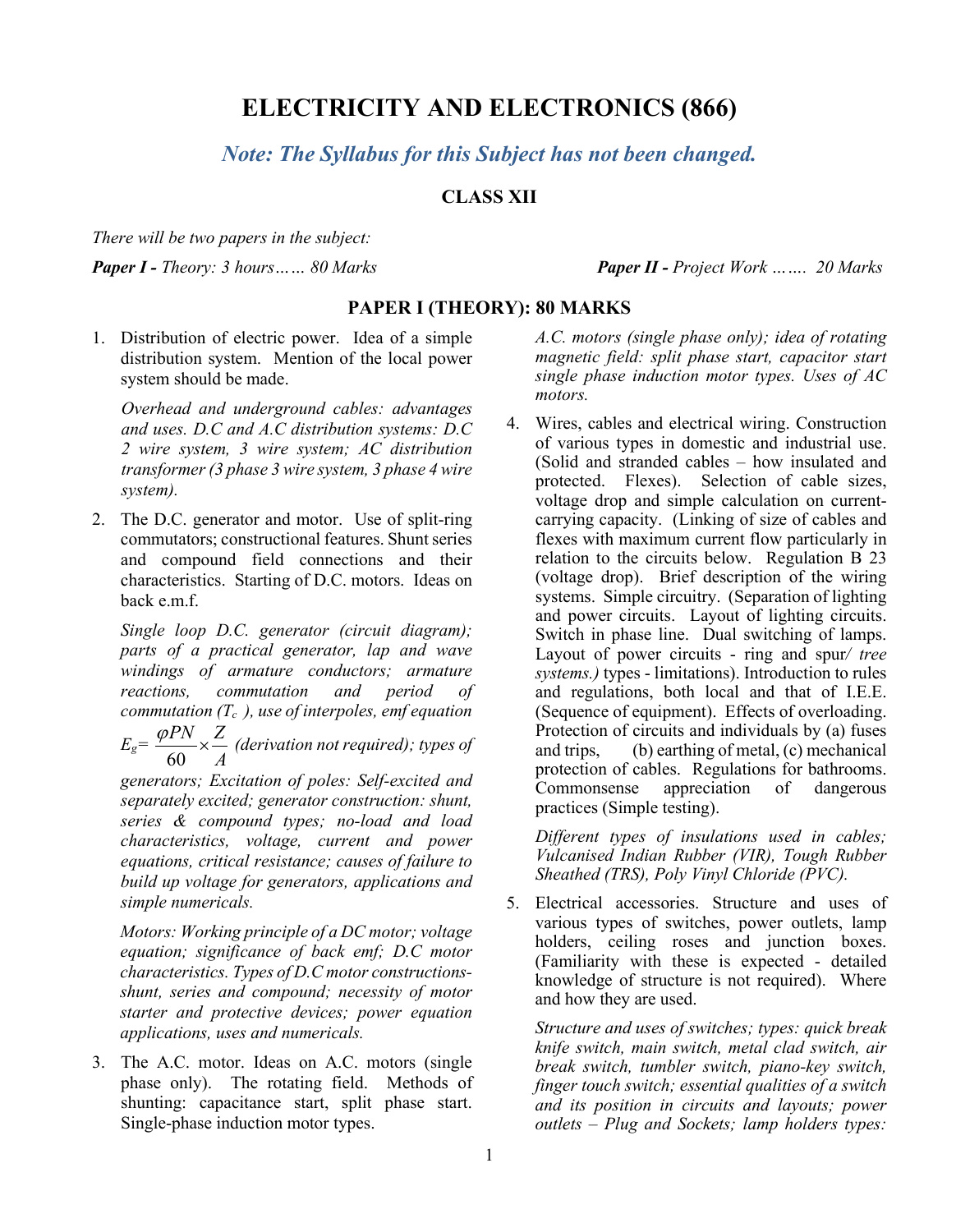*bracket holder, batten holder, pendant holder, angle holder. Ceiling roses; junction boxes. Where and how they are used.*

6. Introduction to electronics. Concept of electron flow. Common components employed in electronic circuits; resistors, capacitors and inductors; their structure, types and uses.

*Concept of electron flow; passive components employed in electronic circuits. Types of Resistors: wire wound, carbon composition type, variable type (potentiometers, rheostat); colour code. Types of Inductors: air core, iron-core, ferrite core inductors. Types of Capacitors: fixed and variable types. Fixed type: electrolytic capacitor, non-electrolytic (paper capacitors, mica capacitor, ceramic capacitors); variable type - ganged capacitors, their structure, types, voltage equations and uses.*

7. Diodes. Thermionic diode; semiconductor diode. Structure of vacuum diode and semiconductor diode.

*Thermionic diode: construction, operation characteristics of vacuum diodes; A.C and D.C plate resistances, space charge, space charge limiting region.*

*Semiconductor diodes: bonds in semiconductors, crystal structure of Germanium and Silicon; effect of temperature on semiconductor; concept of hole current; intrinsic and extrinsic semiconductors; doping, n-type, p type semiconductors, energy band diagrams; majority and minority charge carries; properties of p-n junction diode, forward bias and reverse bias diagrams and graphs; volt-ampere characteristics of p-n junction. Definitions of the following: break down voltage, knee voltage, maximum forward current, Peak inverse voltage (PIV), maximum power rating.*

8. Power supply for electronic apparatus. Mains transformer. The diode; half wave, full wave and bridge rectifiers, voltage doubler. Filters; RC filters, chokes, bleeder resistance and its functions.

*Mains transformer; semiconductor diodes as half wave rectifier, full wave rectifier, bridge rectifier. Forward resistance, forward current, reverse current, derivation for: d.c (average current Idc). Root mean square (rms) current (Irms), efficiency* 

*of rectification (η); advantages, disadvantages and uses, ripple factors; simple numericals.*

*Voltage doublers: Types of filters: RC filter, choke Input (I/P) filter,* π*-section filter. Input (I/P) and Output (O/P) graphs. Zener diode for voltage stabilisation, importance of series Resistor in the stabilization circuit, simple numericals. Chokes, bleeder resistors and their functions.*

9. Vacuum triode. Structure of the vacuum triode valve. The control grid. Triode valve characteristics. Triode parameters; anode resistance, mutual conductance and amplification factors; relationship between the above parameters. Triode as a voltage amplifier. Bias voltage, cathode resistor and cathode bypass capacitor.

*Structure of the vacuum triode, control grid, triode value characteristics, grid cut off voltage. Plate characteristics, mutual characteristics; vacuum tube constants (Triode parameters), relationship between them, simple numericals. Triode as voltage amplifier: bias voltage, cathode resistor and cathode bypass capacitor; current in vacuum, causes of tube failure. Significance of vacuum in tubes.*

10. Semiconductor Transistors. The junction transistor: PNP and NPN types. Introduction to various methods of construction; their characteristics including handling procedures and precautions.

#### *Self-explanatory.*

11. Transistor amplifier. Introduction to the commonbase, common emitter and common collector amplifiers. Comparison of the voltage, current and power gains and input and output resistances (elementary approach only). Phase relationship. Bias stabilization.

*Modes of connections: Common-Base (CB), Common-Emitter (CE), Common-Collector (CC) amplifiers: current amplification factors (*∝*,* β *and ) and their relationship. Simple numericals on the above.*

*I/P and O/P characteristics, comparison of the voltage, current and power gain, I/P & O/P resistance (elementary approach only). Phase relationship, bias stabilization, single stage RC*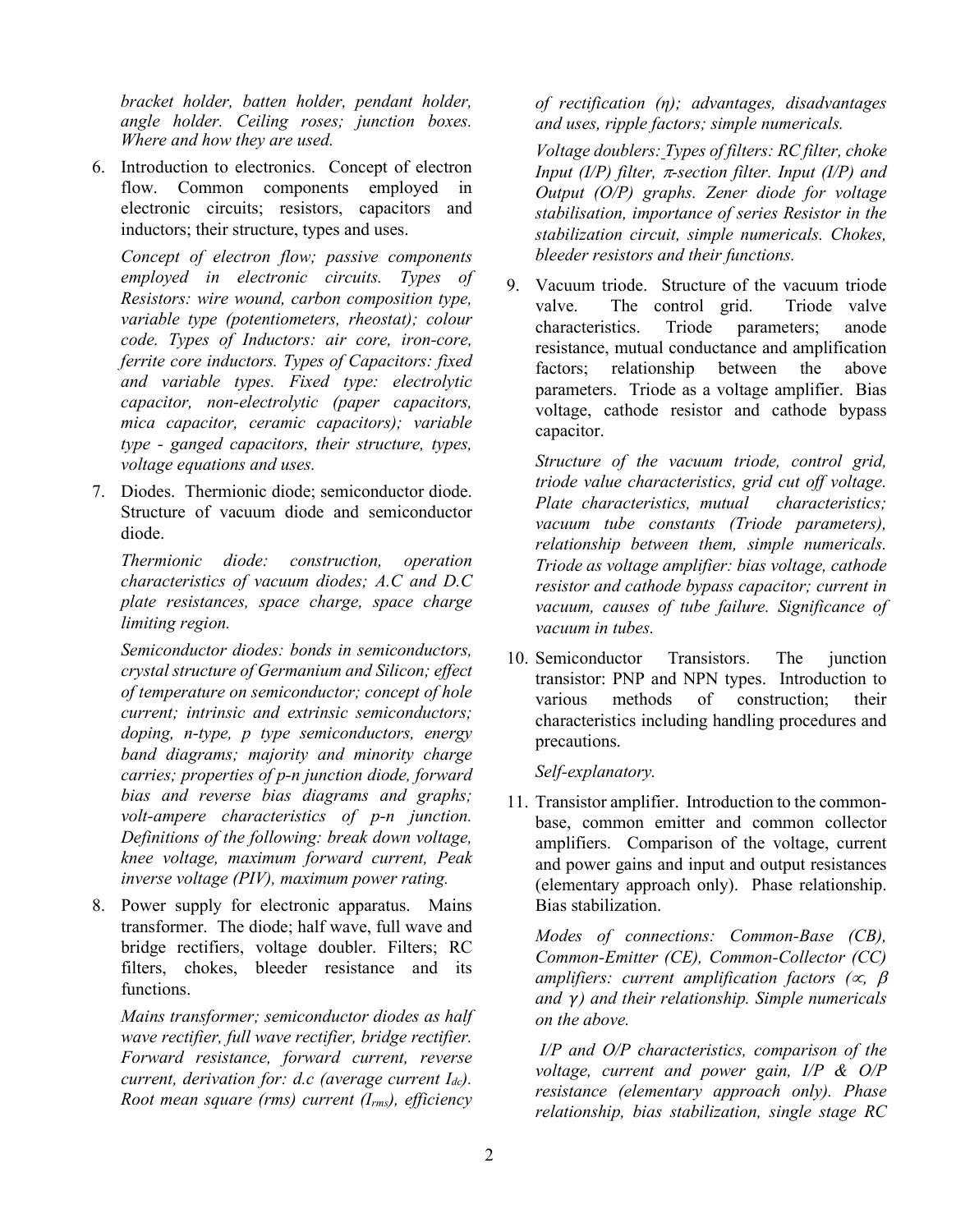*coupled amplifier circuit, bias circuit, emitter bypass capacitor, transistor current equation*   $\Delta I$ <sub>E</sub>= $\Delta I$ <sup>*B*</sup> + $\Delta I$ <sub>C</sub>*. Phase reversal in CE mode.* 

12. The amplifier. A typical amplifier voltage and power amplification. Matching of the power output stage to a speaker.

*Voltage Amplifier (RC Coupled) circuit; Power amplifier circuit, impedance matching of the power (O/P) stage to the speaker; advantages, disadvantages, frequency responses (qualitative), Applications. Differences between transistors and tubes.*

13. Apparatus for reproducing and recording sounds. Range of hearing, recording and reproducing.

Characteristics of microphones; types of microphones: carbon, crystal, moving-coil and ribbon types. The common types of gramophone pick-ups. The earphone, crystal and magnetic tapes. The moving-coil loudspeakers; permanent magnet. Electrostatic speaker.

*Construction, working, advantages and disadvantages of the above.*

14. Common types of electronic measuring instruments. Valve voltmeters, transistorized voltmeter, signal generator, oscilloscope, use and care of the above instruments.

*Simple circuit diagrams of the above instruments are expected.*

*Valve voltmeters (VTVM), transistorized voltmeter, signal generator, oscilloscope (CRT); uses of Oscilloscope to measure: (a) the peak value of an 'ac' voltage; (b) the frequency of an electrical signal; (c) the time interval (can be used as a clock). Multimeter used as voltmeter, ohmmeter and ammeter.*

### **PAPER II (PROJECT WORK): 20 Marks**

In addition to the syllabus prescribed above, candidates are also required to be assessed in Project Work. The Project work will be assessed by the subject teacher and the Visiting Examiner appointed locally and approved by the Council.

All candidates will be required to have completed **two** projects from any topic/s covered in theory.

#### **Mark allocation for** *each* **project (10 marks) \***:

|    | <b>Marks</b>                  |  |  |  |
|----|-------------------------------|--|--|--|
| 1. | Title of the Project<br>and   |  |  |  |
|    | Introduction                  |  |  |  |
| 2. | Content                       |  |  |  |
| 3. | Presentation and originality  |  |  |  |
| 4. | Conclusion/Comments/Summary   |  |  |  |
| 5. | Viva-Voce (Visiting Examiner) |  |  |  |
|    |                               |  |  |  |

#### **List of suggested assignments for Project Work:**

1. Electrical accessories (any five), meters and equipment (any three) used in the laboratory (along with precautions to be observed).

*Accessories (tools) used in Laboratory: Soldering gun, soldering stand, solder (lead), nose plier, wire stripper, line tester, tag-board, breadboard, general purpose printed circuit board (PCB).* 

*Meters and equipment: DC milliammeter, AC milliammeter, DC Voltmeter, AC voltmeter, Digital Multimeter, Variable DC power supply, Fixed DC power supply, Audio signal generator, Cathode Ray Oscilloscope (CRO).* 

- 2. Electrical Cables, their types, uses and specifications. *(Any 5 types, with one use and important specifications).*
- 3. Measuring the values of different types of:

(i) resistors using colour code

(ii) capacitors using code number .

Writing the procedure to measure the values of resistances, capacitances and inductances using multimeter.

4. Different types of switches (any five), circuit protecting devices and their specifications.

*Switches: single-pole, single-throw (SPST), single-pole, double-throw (SPDT), double-pole, single-throw (DPST), double-pole, double-throw (DPDT), Rotary switch, Push Button switch, relay. Miniature circuit breaker(MCB), fuse, fuse holder (show samples), switch action (continuity and discontinuity using multimeter) Specifications; current and voltage ratings.* 

5. Distribution of electric power (D.C and A.C distribution) using overhead and underground cables along with their advantages and uses.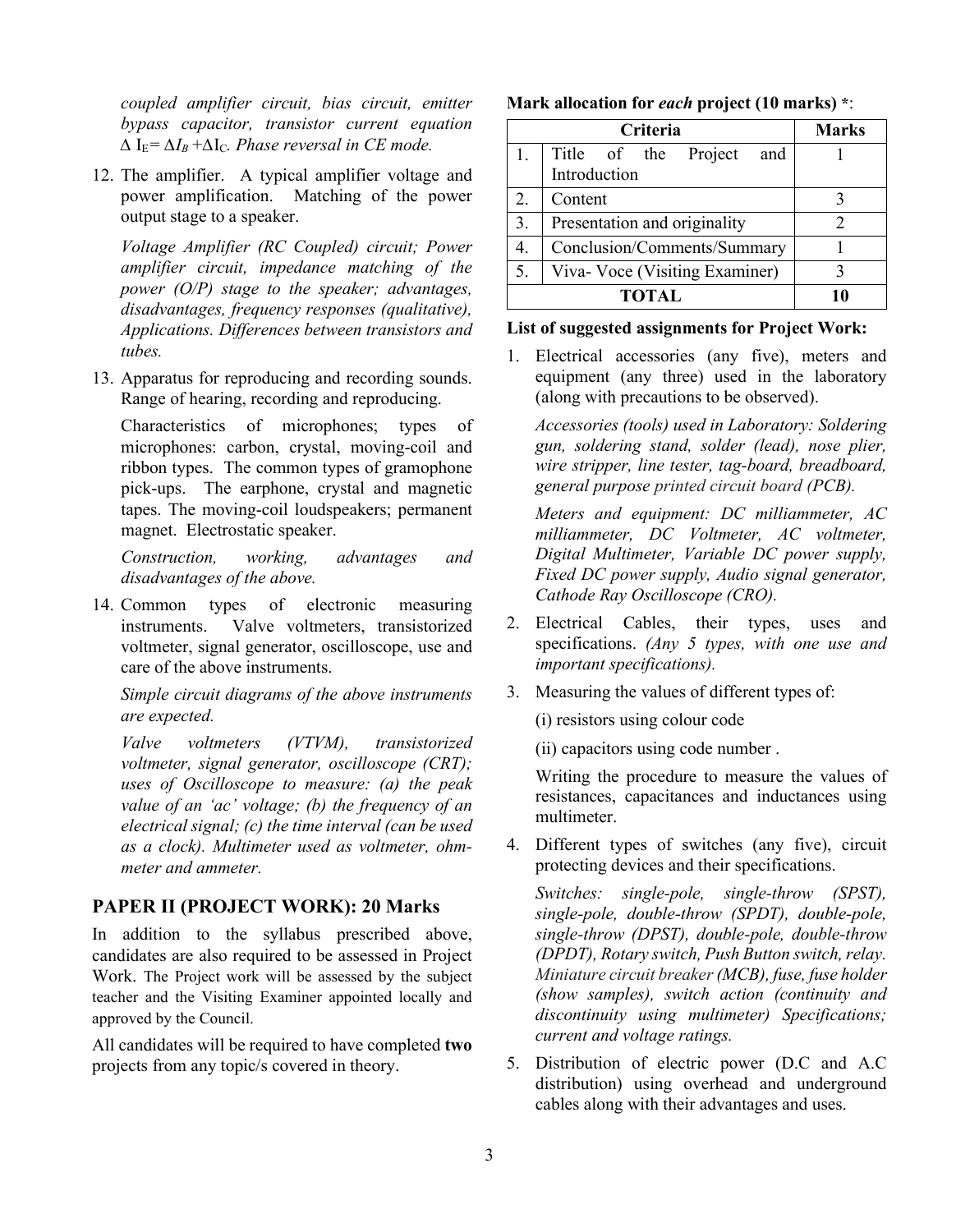- 6. V-I Characteristics of a semiconductor diode (PN), its types and use of any one type of semiconductor diode.
- 7. V-I Characteristics of a Zener Diode and its use as a voltage regulator.
- 8. Half wave and Full wave rectifier (either centretapped or bridge type) with/without filter circuit.
- 9. Electrical accessories (Power outlets, lamp holders, ceiling roses and junction boxes) their structure and uses.
- 10. Simple circuitry of lighting and power circuits (domestic use), their layout and limitations, following IEE regulations.
- 11. Principle, construction and working of DC motor with explanation of any one type of DC motor.
- 12. Characteristics of DC generator and DC motor.
- 13. Types of microphones (any two) giving their construction, working and uses with diagrams.
- 14. Types of loudspeakers (any two) giving their construction, working and uses with diagrams.
- 15. Construction and working principle of power supply including common faults, causes, testing and repair.
- 16. Multimeters and their types including functions of any one type of multimeter.
- 17. Transistor Audio Power Amplifiers (any two types), their advantages, disadvantages and uses.
- 18. Principle, construction, working and uses of Cathode Ray Oscilloscope.
- 19. Identify a diode, a transistor, a LED, a resistor, an IC (integrated circuit), and a capacitor from a assorted collection of given items and an analog multimeter.
- 20. Prepare a working model on **any one** of the following and prepare a brief report highlighting the components used, circuit diagram and a stepby-step procedure:
	- (i) Automatic Traffic Signal System using suitable combination of logic gates
	- (ii) Basic gates (OR, AND, NOT) using NAND gates
	- (iii) FM Radio Receiver
	- (iv) Fire Alarm System
	- (v) Electronic Lock
	- (vi) Stepper Motor Controller
	- (vii) Water Level Indicator
	- (viii)Mobile Charger

### **NOTE: No question paper for Project work will be set by the Council.**